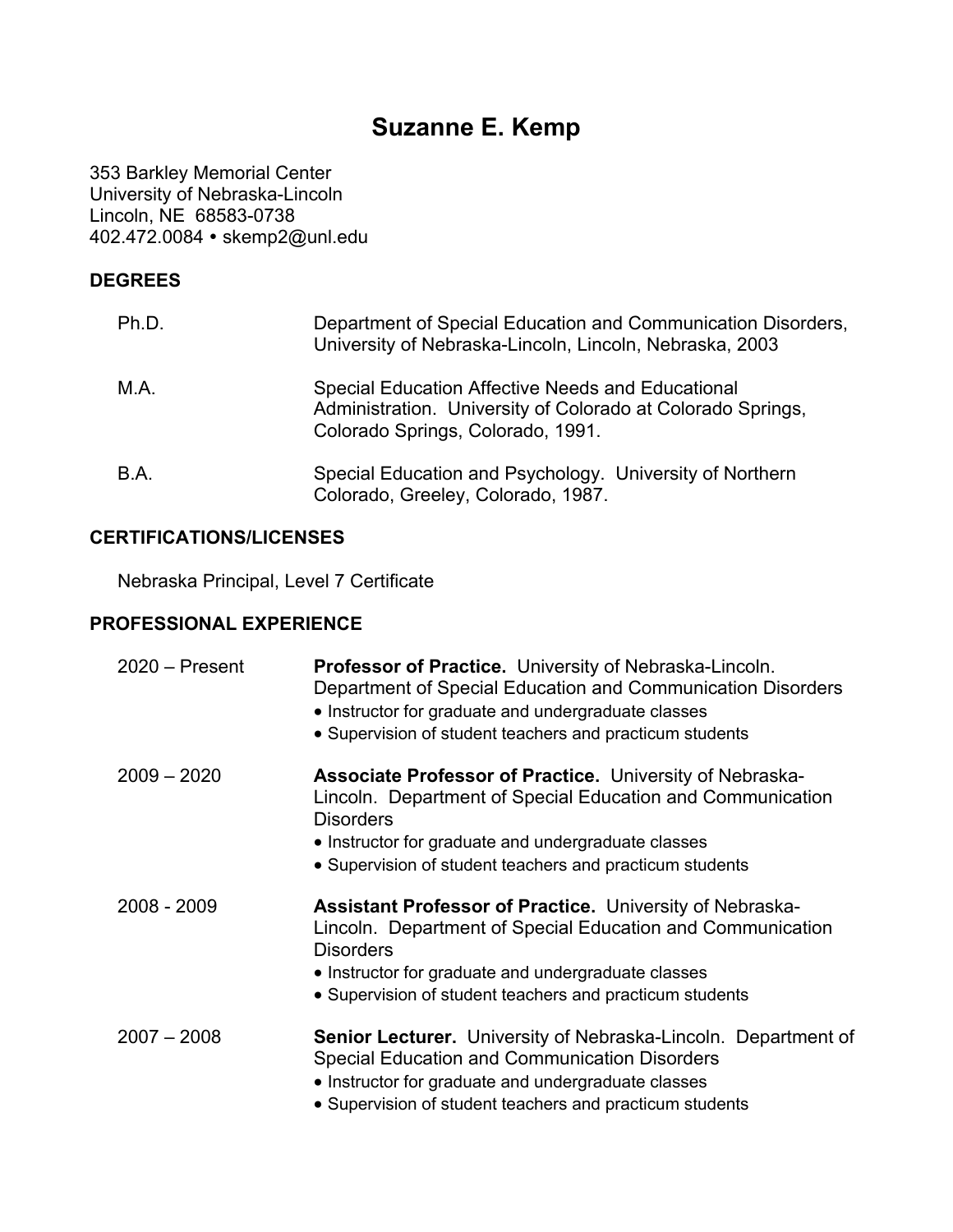| Spring 2005   | Adjunct Professor. Nebraska Wesleyan University. Department<br>of Special Education. Lincoln, NE<br>• Instructor for undergraduate behavior management class                                                                                                 |
|---------------|--------------------------------------------------------------------------------------------------------------------------------------------------------------------------------------------------------------------------------------------------------------|
| $2003 - 2006$ | Lecturer. University of Nebraska-Lincoln. Department of Special<br><b>Education and Communication Disorders</b><br>• Instructor for graduate and undergraduate classes<br>• Supervision of student teachers and practicum students                           |
| $2002 - 2013$ | <b>Educational Consultant. Independent Contractor</b><br>• Provide training on administrative/supervisory issues<br>• Provide teacher training in curriculum development and behavior<br>management<br>• Organization evaluation and program recommendations |
| $2001 - 2006$ | <b>Project Coordinator.</b> PARA Project, Department of Special<br>Education and Communication Disorders, University of Nebraska-<br>Lincoln, Lincoln, Nebraska.<br>• Website construction<br>• Marketing and presentations                                  |
| $2000 - 2001$ | Special Education Coordinator. Lincoln Public Schools, Lincoln,<br>Nebraska<br>• Develop behavioral and academic strategies for students<br>• Management of discipline referrals<br>• Supervision and evaluation of educational staff                        |
| $1992 - 2000$ | Director of Education. Emily Griffith Center, Larkspur, Colorado.<br>• Supervision and curriculum development<br>• Financial management<br>• Marketing and recruitment<br>• Transitional living, animal, and wilderness programs                             |
| 1991 - 1992   | Department Chair. Emily Griffith Center, Larkspur, Colorado.<br>• Supervision and curriculum development<br>• IEP Facilitator<br>• Wilderness education                                                                                                      |
| 1988 - 1992   | Special Education Teacher. Emily Griffith Center, Larkspur,<br>Colorado.                                                                                                                                                                                     |
| 1988          | Counselor. Emily Griffith Center, Larkspur, Colorado.                                                                                                                                                                                                        |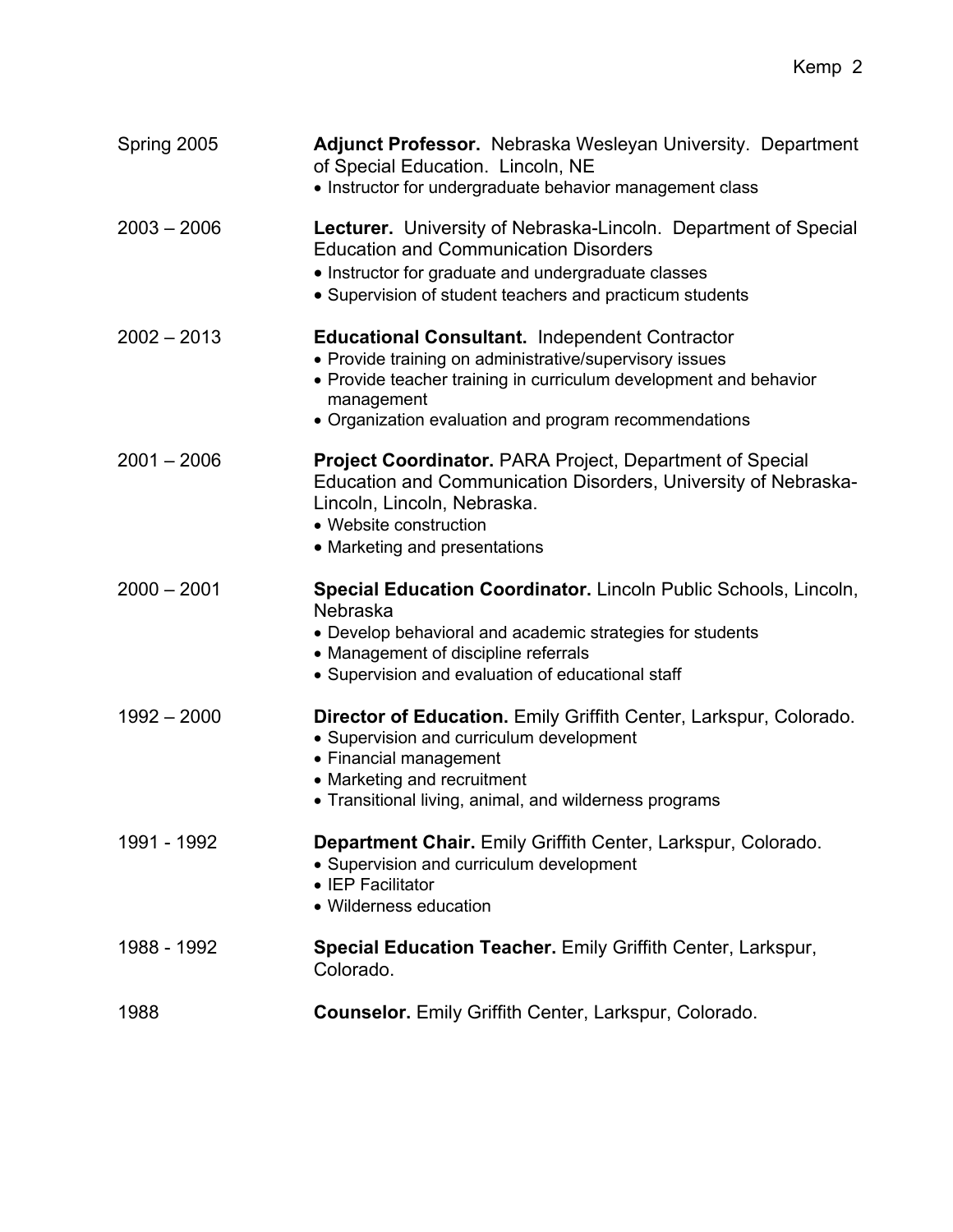## **GRADUATE STUDENT ADVISING**

| $2016$ – present | Advisor. Advise approximately 20 graduate level students on an<br>annual basis. University of Nebraska-Lincoln. Change in<br>Master's program created the reduction |
|------------------|---------------------------------------------------------------------------------------------------------------------------------------------------------------------|
| $2011 - 2016$    | <b>Advisor.</b> Advise approximately 50 graduate level students on an<br>annual basis. University of Nebraska-Lincoln                                               |
| 2009 - 2011      | <b>Advisor.</b> Advised approximately 60 graduate level students on an<br>annual basis. University of Nebraska-Lincoln                                              |

### **GRANTS**

- Kemp, S., Dike, C., & McGee, M. (2020, January). The Center for Transformative Teaching. Deconstructing Ableism in the Classroom (\$1,000)
- Kemp, S., Rudasill, K., Maag, J., & Scheel, M. (2017, October). The Interdisciplinary Research Grant. Building Bridges for Teachers (BB-T): Giving Teachers Skills to Enhance Mental Health Outcomes among At-Risk Students (\$19,985 – not funded).
- Rudasill, K., Kemp, S., Maag, J., & Scheel, M. (2017, April). The Social and Behavior Sciences Research Consortium Seed grant. Building Bridges for Teachers (BB-T): Giving Teachers Skills to Enhance Mental Health Outcomes among At-Risk Students (\$10,000 – not funded).
- Kemp. S., Dorsey, E., & Kutscher M. (2017, March). CEHS Technology Innovation Grant (\$5,930).
- Kemp. S. (2014, September). Pilot Program for Mentoring New Special Education Teachers, Nebraska Department of Education (\$24,840)
- Kemp. S. (2013, September). Pilot Program for Mentoring New Special Education Teachers, Nebraska Department of Education (\$24,840)
- Kemp. S. (2012, September). Pilot Program for Mentoring New Special Education Teachers, Nebraska Department of Education (\$24,840)
- Kemp, S. (2007, September). Project TEAMS (Transition, Education, Attendance, and Motivation to Succeed), Building Strong Families (\$7,500 through 2008)
- Kemp, S. (2006, August). Project TEAMS (Transition, Education, Attendance, and Motivation to Succeed), Cooper Foundation (\$14,389 through 2008)
- Kemp, S. (2006, March). Project TEAMS (Transition, Education, Attendance, and Motivation to Succeed), Woods Charitable Fund (\$80,000 through 2008)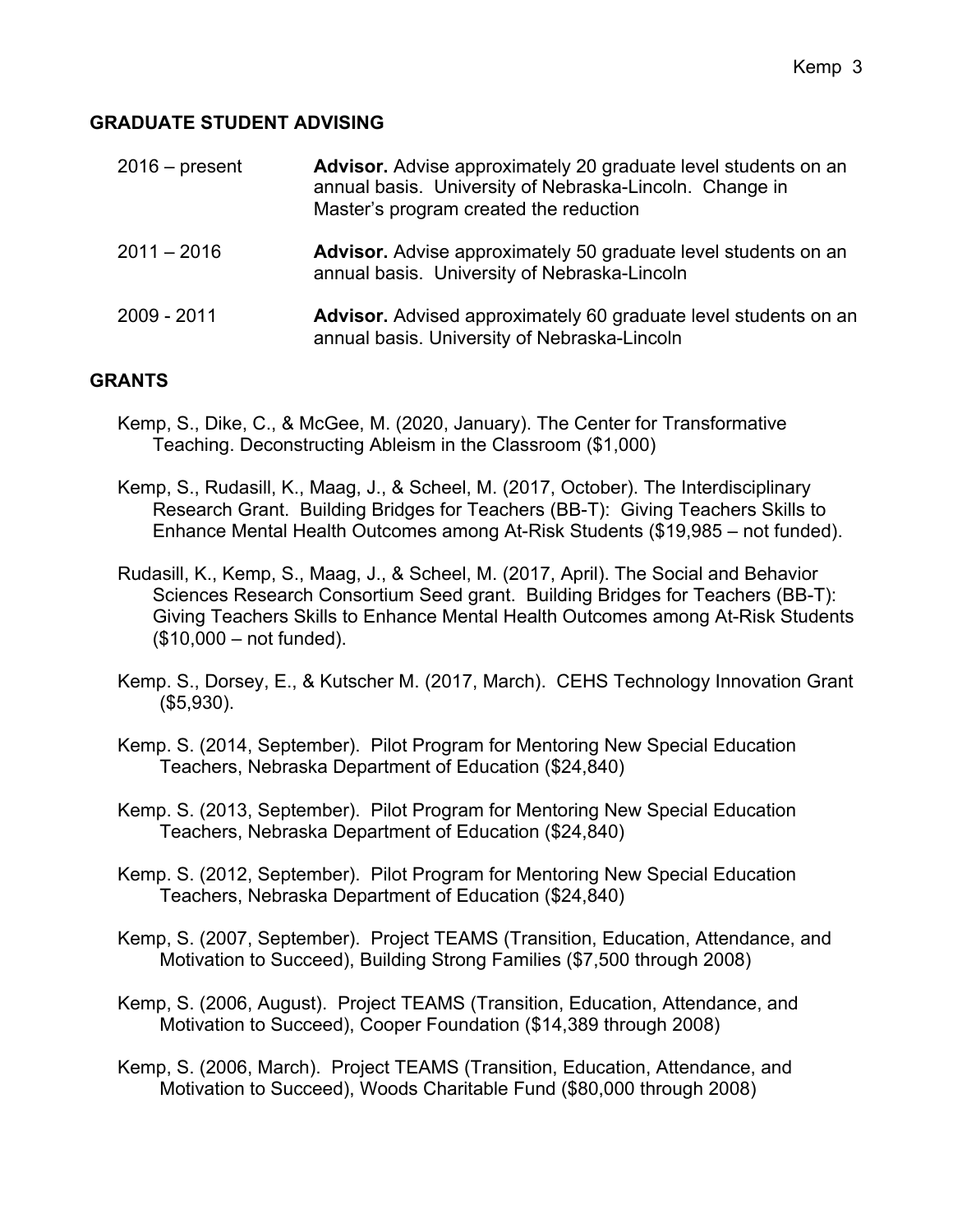- Kemp, S. (2005, March). Project TEAMS (Transition, Education, Attendance, and Motivation to Succeed), Woods Charitable Fund (\$44,518)
- Vasa, S., Kemp, S., & Lien, S. (2001, October). Support for Paraeducators Who Work with Students with Low Incidence Disabilities, CSPD (\$9,342.00)

### **RESEARCH PROJECTS**

- Kemp, S.E & Lenz, L. Interdiscipline Collaboration. Speech Language Pathologist and Special Education (2017 - current)
- Kemp, S.E., & Dorsey E. Preservice Teacher Self-reflection Template (2019 current)

# **PUBLICATIONS**

#### **Articles – Refereed**

- Kemp, S.E.d & Dorsey, E. (2020) submitted. Teaching student teachers to selfreflection. A step-by-step strategy for success. Journal of Teacher Education.
- Kemp, S.E., Reilly, T., & Maag, J.W (2017) submitted. The X Factor: Combating student alienation and rejection. *Preventing School Failure.*
- Kemp, S.E (2017). RAP: A reading comprehension strategy for students with learning disabilities and concomitant speech-language impairments or ADHD. *Journal of Education and Training.* 4 (2), 58-72. http://www.macrothink.org/journal/index.php/jet/article/view/11614/9236
- Steckelberg, A. L., Vasa S. F., Kemp, S. E., Arthaud, T. J., Asselin, S. B., Swain, K., & Fennick, E. (2007). A web-based training model for preparing teachers to supervise paraeducators. *Teacher Education and Special Education.* 30 (1), 52- 55
- Kemp, S. E. (2006). Examining dropout policies and trends for students with and without disabilities. *Adolescence,* 41(162), 235-250

Maag, J. W., & Kemp, S. E. (2003). An expanded repertoire of behavioral intent and its implications for functional analysis. *Remedial and Special Education*, 23, 57-64.

### **Articles – Non Refereed**

Kemp, S. E. (2005). Implementing problem-solving in Colorado: Wellington Junior High. *Impact, 18*(2), 34-35.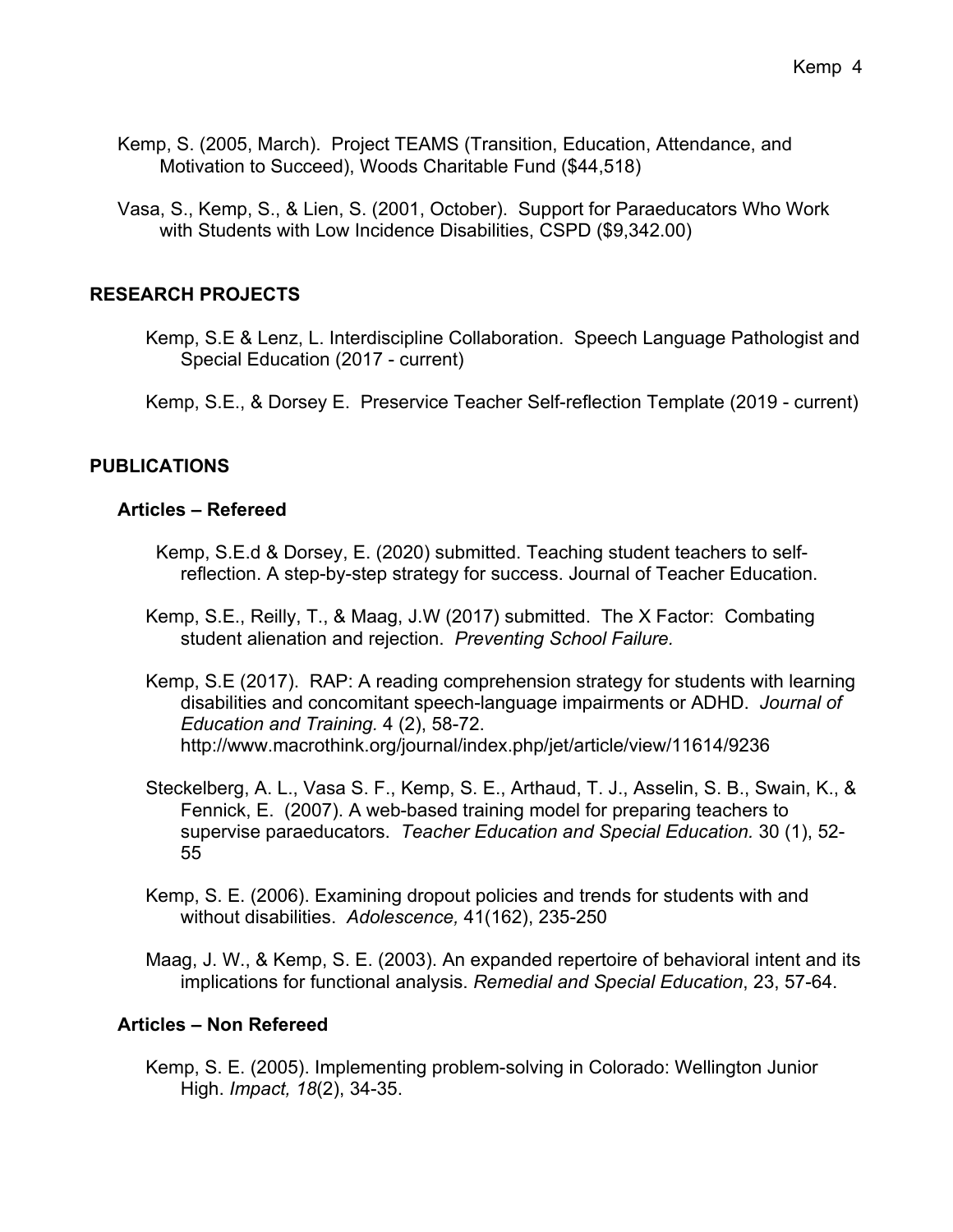# **Book Chapters**

Maag, J. W., & Kemp, S. E. (2005). I can't make you: Attitude shifts and techniques for managing resistance. In P. Zionts (Ed.). *Inclusion strategies for students with learning and behavior problems* (2nd ed., pp. 247-281). Austin, TX: Pro-Ed.

## **Books/Monographs**

Maag, J.W., & Kemp, S.E. (2004). *Peculiar tracks for derailing resistance*. ACT Press, Lincoln, NE.

# **PROFESSIONAL PRESENTATIONS**

### **National**

- Kemp, S.E. (2020, February). *Promoting student teachers' self-reflection skills with technology and a framework.* Paper submitted at the Council for Exceptional Children Conference. Portland, Oregon.
- Kemp, S.E., Dorsey, E. (2019, October). *Promoting student teachers' self-reflection skills with technology and a framework.* Paper submitted at the Early Childhood Division of Council for Exceptional Children Conference. Dallas, Texas.
- Kemp, S.E., Dorsey, E. (2018, November). *Use of technology and a framework to promote teacher candidates' self-reflection skills*. Paper submitted at the Teacher Education Division Conference. Las Vegas, Nevada.
- Kemp, S.E., Ajeeb, A., Lang, D. (2018, February). *Assessing teacher implementation of a key feature of positive behavioral support program in an elementary school.* Poster presentation at the Midwest Symposium. Kansas City, MO.
- Kemp, S.E., (2016). *I want a Divorce! How to Prevent your Co-Teaching Marriage from Falling Apart.* Paper submitted at the International Council for Exceptional Children. Boston, MA
- Kemp, S.E., Skretta, S.E. (2016, rejected). *Partners with a Purpose*. Paper submitted for presentation at AACTE Annual Conference, Tampa, Florida.
- Kemp, S.E., Kennedy, C., McClain, D.L., Nelson, C.S., Schubele, A. (2015, September **Invited**). *Interdisciplinary perspectives to improve outcomes for students with E/BD.*  Paper presented at the International Council for Children with Behavior Disabilities annual conference, Atlanta, Georgia.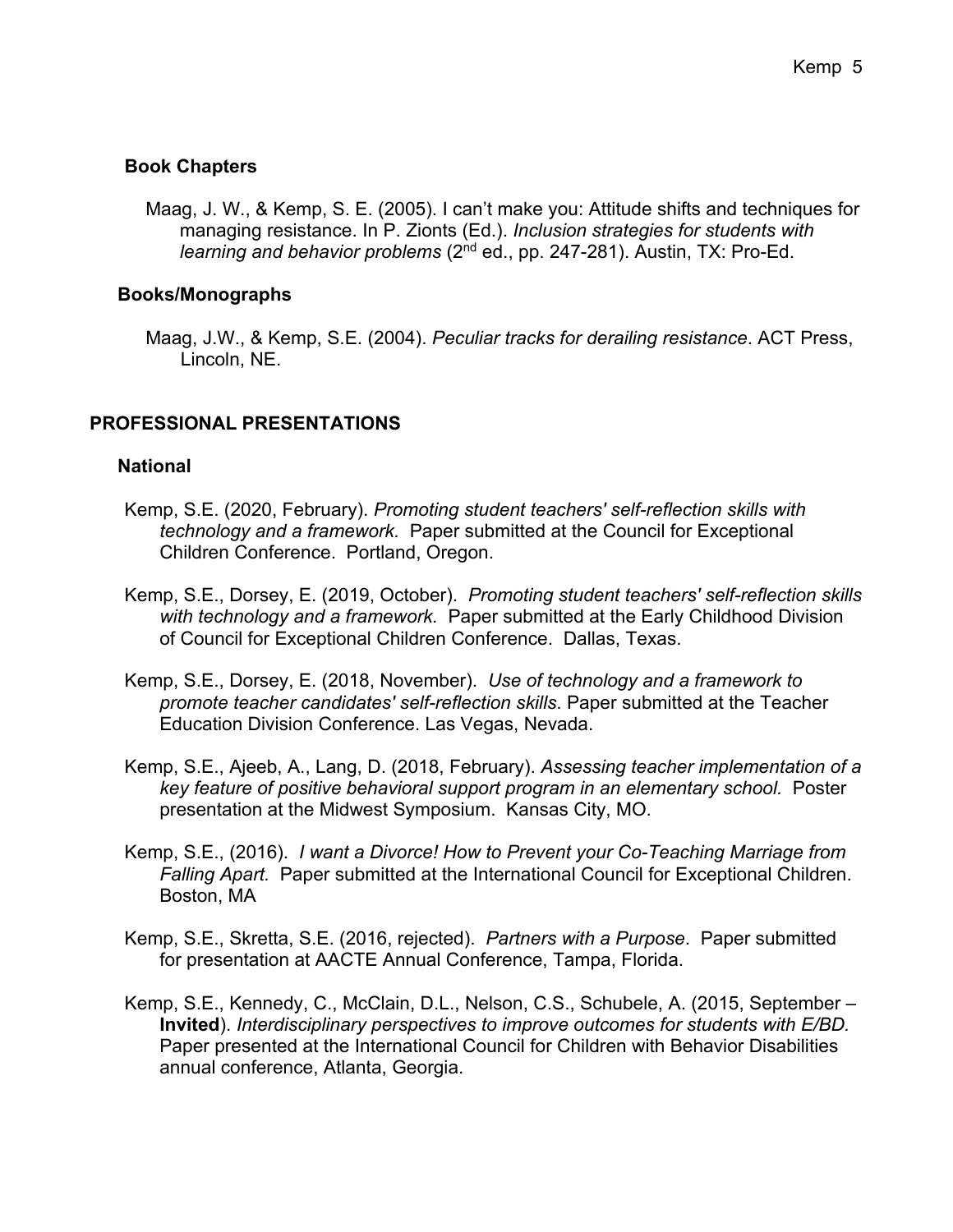- Kemp, S.E., (2015, February). *I'm not Just and Para, I'm a SUPER Para(keynote) and Data, Data, Data (breakout sessions).* Papers presented at the Matanuska-Susitna Borough School District Professional Development Days. Palmer, Alaska.
- Kemp, S. E., (2006, October). *Project TEAMS: Transition, Education, Attendance, and Motivation to Succeed.* Paper presented at the International Child and Adolescent Conference, Minneapolis, Minnesota.
- Kemp, S. E., (2005, February). *The therapeutic public school.* Paper presented at the Midwest Symposium for Leadership in Behavior Disorders, Kansas City, Missouri.
- Kemp, S. E., Steckelberg, A & Arthaud, T. (2004, April*). Effective web-base training for paraeducators*. Paper presented at the Council for Exceptional Children, New Orleans, Louisiana.
- Kemp, S. E., Steckelberg, A, & Vasa, S. F. (2002, November). *Web-based staff development training options for paraeducators and supervisors of paraeducators.* Paper presented at the Council of Special Education Administrators Annual Conference, Pittsburgh, Pennsylvania.
- Kemp, S. E. (2002, April). *Effectiveness of web-based instruction in preparing teachers to supervise paraeducators.* Paper presented at the Council for Exceptional Children's Annual Conference, New York, New York.
- Kemp, S. E (2002, February). *Implementation of web-based training for paraeducator supervisors*. Paper presented at the Midwest Symposium for Leadership in Behavior Disorders Annual Conference, Kansas City, Missouri.
- Kemp, S. E. (2002, January). *Say what you mean, mean what you say and get what you want.* Paper presented at the 14<sup>th</sup> Annual Affective Needs Conference, Denver, Colorado.
- Steckelberg, A., & Kemp, S. E (2001, November). *Implementation of web-based training*  for paraeducator supervisors. Paper presented at 24<sup>th</sup> Annual Teacher Education Conference, St. Pete Beach, Florida.
- Kemp, S.E., & Maag, J.W. (2001, October). *The therapeutic public school*. Paper presented at CCBD International Conference on Behavioral Disorders, Atlanta, Georgia.
- Maag, J.W., & Kemp, S.E. (2001, October). *You can't make me: Strategies for managing resistance*. Paper presented at CCBD International Conference on Behavioral Disorders, Atlanta, Georgia.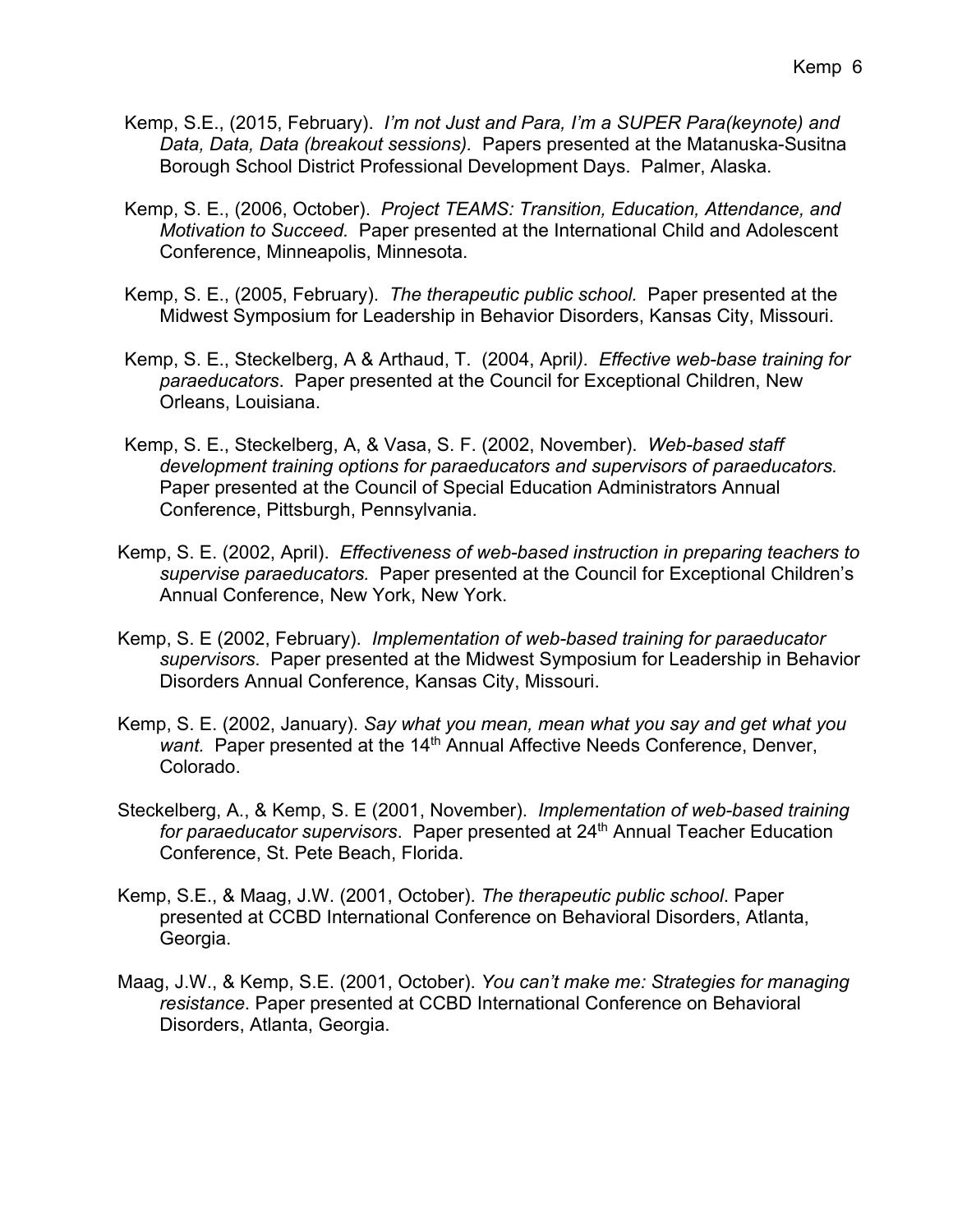- Douglas, L., Kemp, S., & Skalski, S. (1998, February). *Prediction and prevention of school violence*. Paper presented at Courage to Risk Conference, Colorado Springs, Colorado.
- Kemp, S. (1994, April). *How to increase student outcomes and decrease behavior problem: The experiential approach*. Paper presented at Kaleidoscope conference, Denver, Colorado.
- Kemp, S. (1993). *An experiential approach to increasing student outcomes and decreasing behavior problems*. Paper presented at Courage to Risk Conference, Colorado Springs, Colorado.

### **Presentations – State**

- Kemp, S.E. (2016, February **Invited**). *I'm a super para and Every child, every day has the potential to be naughty.* ESU#13 SOAR's Mid-Winter Conference, Scottsbluff, Nebraska.
- Kemp, S.E. (2015, October I**nvited**). *What kind of superhero are you and Learners with Emotional and Behavioral Disabilities.* Keynote and breakout session at the 26<sup>th</sup> Annual Paraeducator Conference, Kearney, Nebraska
- Kemp, S.E. (2014, October **Invited**). *I'm not just a para, I'm a super para and Data, Data, Data: How to Make Data Truly Meaningful.* Keynote and breakout session at the 25<sup>th</sup> Annual Paraeducator Conference, Kearney, Nebraska
- Quest, J., Marvin, C., & Kemp, S.E. (2010, September). *"Understanding and Serving Students with Disabilities with School Programs."* Paper presented at the Nebraska Counseling Association – A Time to Grow Conference. Lincoln, NE.
- Kemp, S.E. (2007, October). *Beyond Behavior.* Paper presented at the 19<sup>th</sup> Annual Paraeducator Conference, Kearney, Nebraska
- Kemp, S.E. (2007, October). *I'm not just a para, I'm a super para.* Keynote at the 19th Annual Paraeducator Conference, Kearney, Nebraska
- Kemp, S.E., & Bouma T. (2006, June). *Project TEAMS – A real solution to reduce the exploding dropout rate.* Paper presented at the Nebraska 2006 Positive Behavior Support Conference. Lincoln, NE.
- Kemp, S.E., (2005, November). *Panel presentation on effective strategies to reduce the dropout rate.* Paper presented at the Forum on Dropout Prevention, Grand Island, NE.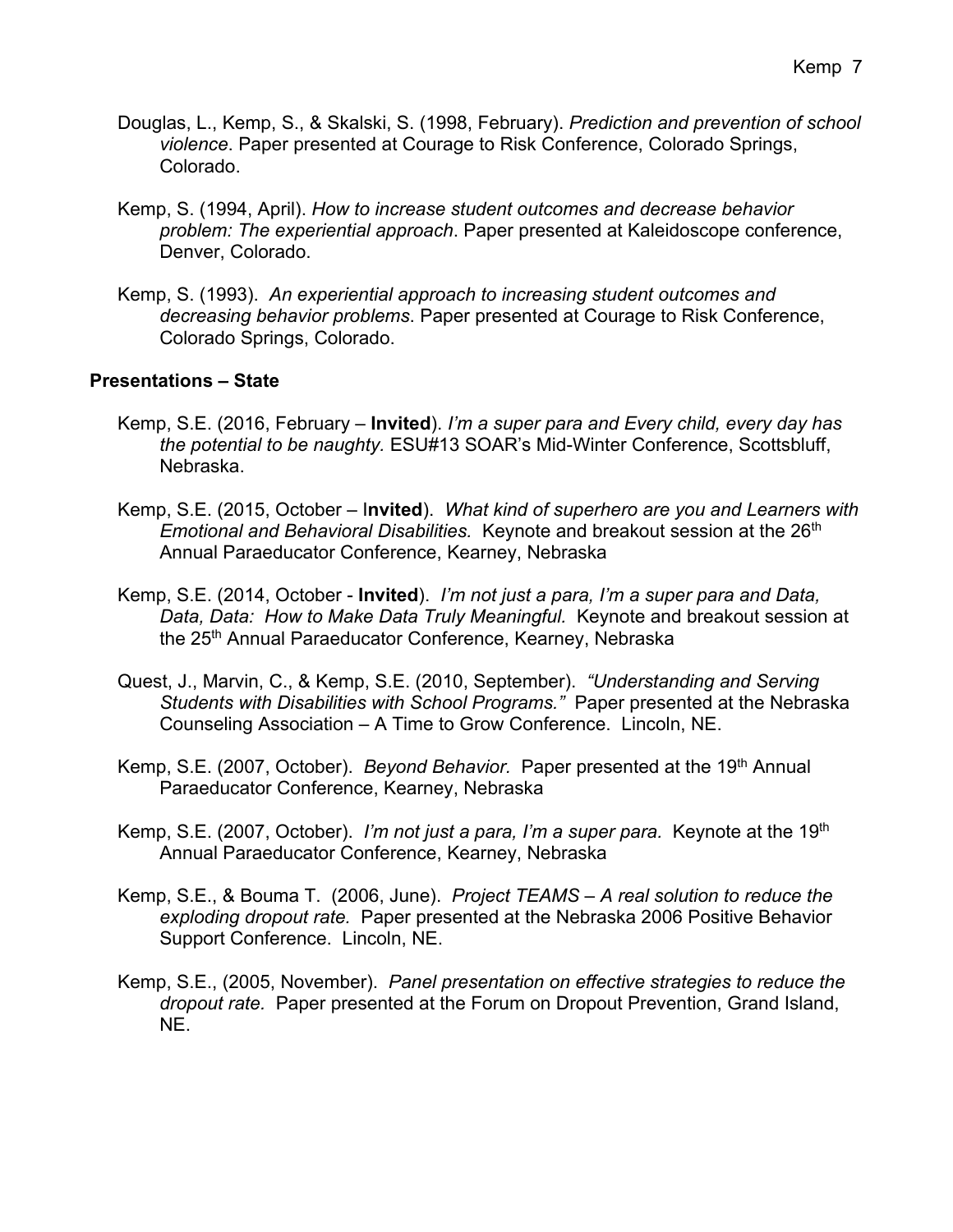- Kemp, S. E., (2001, October). *Say what you mean, mean what you say and get what you want.* Paper presented at the 13<sup>th</sup> Annual Paraeducator Conference, Kearney, Nebraska.
- Steckelberg, A., & Kemp, S. E. (October 2001). *Paraeducator training on the World Wide Web*. Paper presented at the 13<sup>th</sup> Annual Paraeducator Conference, Kearney, Nebraska

#### **Workshops**

- Kemp, S.E., (2013, January). *How to write a measurable IEP.* Break out session at York Public Schools 4<sup>th</sup> Annual MLK Day Conference. York. NE.
- Kemp, S. E., (2005, November). *Who me a supervisor?* Full-day workshop at DCIU #25 Staff Development. Morton, PA.
- Kemp, S.E., (2005, May). *What every paraeducator should know to work with kids.* Halfday workshop at the Hours of Opportunity Conference, Gretna, Nebraska.
- Kemp, S.E., (2004, January). *I'm not just a para, I'm a super para.* Full-day workshop at Project CHOICES/Chicago Public Schools Staff Development, Chicago, Illinois.
- Kemp, S.E., (2003, April). *I'm not just a para, I'm a super para.* Full-day workshop at Columbus Staff Development, Columbus, Ohio.
- Kemp, S. E. (2002, September). *I'm not just a para, I'm a super para.* Full-day workshop at Olathe Public School Staff Development, Olathe, Kansas.
- Kemp, S.E., (2002, August). *What every paraeducator should know to work with kids.*  Full-day workshop at the ESU#16 Staff Development, North Platte, Nebraska.
- Kemp, S.E., (2002, August). *What every paraeducator should know to work with kids.*  Full-day workshop at the ESU#2 Staff Development, Fremont, Nebraska.
- Kemp, S.E., (2002, October). *What every paraeducator should know to work with kids.*  Full-day workshop at the ESU#13 Staff Development, Scottsbluff, Nebraska.
- Kemp, S.E., (2002, October). *What every paraeducator should know to work with kids.*  Full-day workshop at the Millard Public Schools Staff Development, Millard, Nebraska.
- Kemp, S.E., (2001, August). *What every paraeducator should know to work with kids.*  Full-day workshop at the ESU#14 Staff Development, Sidney, Nebraska.
- Kemp, S.E., (2001, August). *What every paraeducator should know to work with kids.*  Full-day workshop at the ESU#2 Staff Development, Fremont, Nebraska.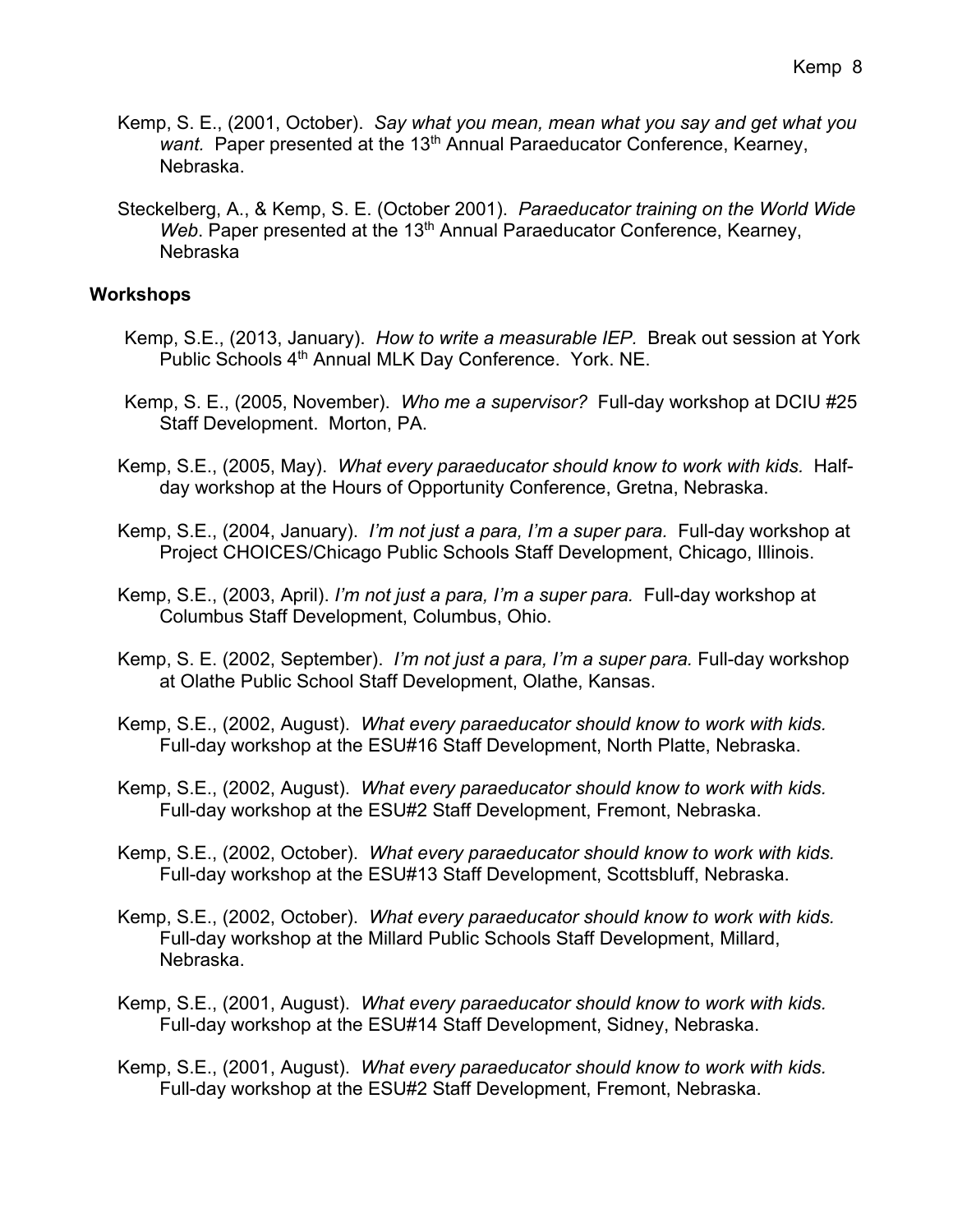# **CONSULTATION**

| 2017          | <b>Trainer, Building Bridges for Teachers. Bi-monthly training for 9th</b><br>and 10 <sup>th</sup> grade teachers and Lincoln High School |
|---------------|-------------------------------------------------------------------------------------------------------------------------------------------|
| 2012          | <b>Consultant, Access to Equity for All, Asaka School District</b><br>Uzbekistan                                                          |
| $2005 - 2007$ | <b>Training Consultant, Adam County Schools #50, Colorado</b>                                                                             |
| 2002 - 2003   | <b>Program Consultant, Southgate School, Colorado</b>                                                                                     |
| 1994          | Management Consultant. Family Tree Corporation - Gemini<br>School, Lakewood, Colorado                                                     |

# **THESIS AND DISSERTATION COMMITTEES**

| 2013 - Current | <b>Dissertation Committee Member.</b><br>Erin Trusty, TLTE<br>$\bullet$<br>Beth Ericson, Education Administration<br>$\bullet$<br>Angela Kramer, TLTE<br>Laura Barrett, Education Administration Graduated<br>2020<br>Peggy Romshek, Education Administration<br>Brady Judkins, Teaching Learning and Teacher-<br>Education (TLTE) – Focus on Language, Literacy<br>and Culture. Graduated 2018<br>Dena Harshbarger, TLTE - Focus on Differentiated<br>$\bullet$<br>Science Instruction. Graduated 2015<br>Jill Lewis Education Administration - Focus on Co-<br>$\bullet$<br>teaching models<br>Dana Martin, Education Administration - Focus on<br>$\bullet$<br><b>School Administration</b><br>Whitney Strong-Bak, Educational Psychology -<br>Focus on Reading Interventions Graduated 2017<br>Amber Vlasnik – Educational Studies – Focus on<br>Math Intervention |
|----------------|------------------------------------------------------------------------------------------------------------------------------------------------------------------------------------------------------------------------------------------------------------------------------------------------------------------------------------------------------------------------------------------------------------------------------------------------------------------------------------------------------------------------------------------------------------------------------------------------------------------------------------------------------------------------------------------------------------------------------------------------------------------------------------------------------------------------------------------------------------------------|
| 2014           | <b>Ed.S Committee Member.</b><br>Amy Sathers, SECD - Focus on Reactive<br>$\bullet$<br>Attachment Disorders. Discontinued                                                                                                                                                                                                                                                                                                                                                                                                                                                                                                                                                                                                                                                                                                                                              |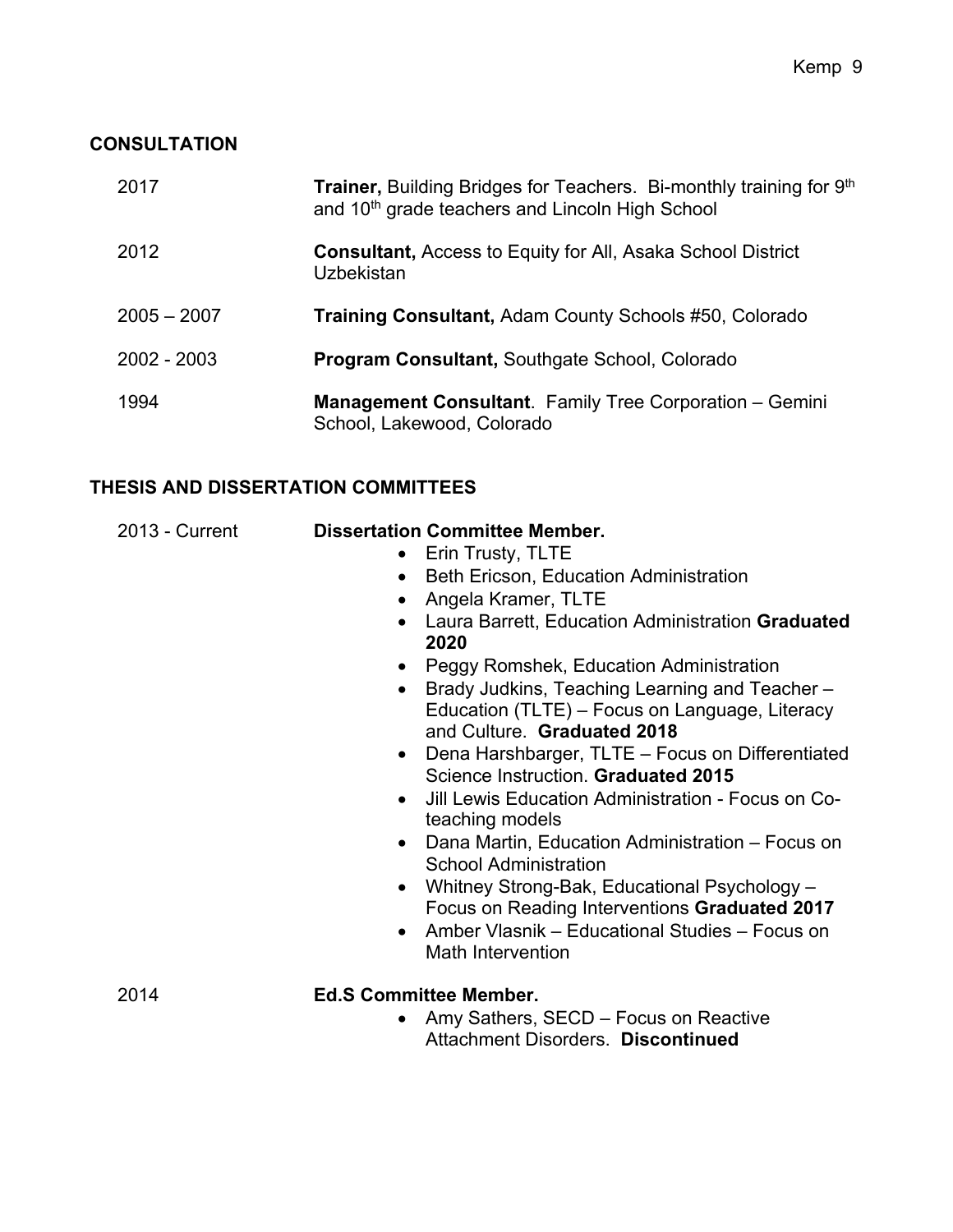| 2014 - 2015                      | Undergraduate Honor's Thesis Chair.<br>Shelby Bates, SECD - Impact of Serving Learning<br>for Students with Disabilities (Completed Spring<br>2016)                                                                                                                                                                                                                                                                                                                                                                                                                                                                                                                                                                                                                                                                                                                                                                                                                                                                                               |
|----------------------------------|---------------------------------------------------------------------------------------------------------------------------------------------------------------------------------------------------------------------------------------------------------------------------------------------------------------------------------------------------------------------------------------------------------------------------------------------------------------------------------------------------------------------------------------------------------------------------------------------------------------------------------------------------------------------------------------------------------------------------------------------------------------------------------------------------------------------------------------------------------------------------------------------------------------------------------------------------------------------------------------------------------------------------------------------------|
| 2014 - Present                   | <b>Master Thesis Chair.</b><br>Alyaa Aljeeb - Fullbirght Scholar. Assessing<br>$\bullet$<br>Teacher Implementation of a Key Feature of Positive<br>Behavioral Support Program in an Elementary<br>School (Completed 2018)<br>Eric Dunnigan, SECD - focus on Behavior<br>$\bullet$<br>Intervention in the Elementary Classroom<br>(Anticipated completion 2018). Discontinued in 2018<br>Caleb Wittenberg, SECD - Focus on Reading<br>$\bullet$<br>Interventions in the Elementary Classroom<br>(Anticipated completion 2018). Discontinued in 2015<br>Katie Lempka, SECD - Focus on Behavior<br>$\bullet$<br>Interventions. Discontinued in 2016<br>Master Thesis Committee Member. 1 student in Special<br>Education<br>Sarah McMahan, SECD - Focus on Student<br>$\bullet$<br>Maltreatment and Implications for School Personnel.<br><b>Graduated</b><br>Michaela Reddel - Effects of Accent Modification on<br>$\bullet$<br>Participation and Personal Narratives.<br>Elaine Willimas - SLP Needs assessment Survey in<br>$\bullet$<br>Uganda. |
|                                  | Natalie Brodine - Study Abroad Program Attributes<br>Prompt Personal Growth within Speech-Language<br><b>Pathology and Special Education Students</b>                                                                                                                                                                                                                                                                                                                                                                                                                                                                                                                                                                                                                                                                                                                                                                                                                                                                                             |
| <b>MENTORING ADJUNCT FACULTY</b> |                                                                                                                                                                                                                                                                                                                                                                                                                                                                                                                                                                                                                                                                                                                                                                                                                                                                                                                                                                                                                                                   |

| 2020             | <b>Teaching Mentor.</b> Mentoring new faculty on their instructional<br>practices.                                                                                           |
|------------------|------------------------------------------------------------------------------------------------------------------------------------------------------------------------------|
| $2009 -$ Present | <b>Mentor.</b> Provide adjunct faculty with materials and support to<br>teach classes at the University of Nebraska – Lincoln. Minimum<br>of 1 adjunct faculty per semester. |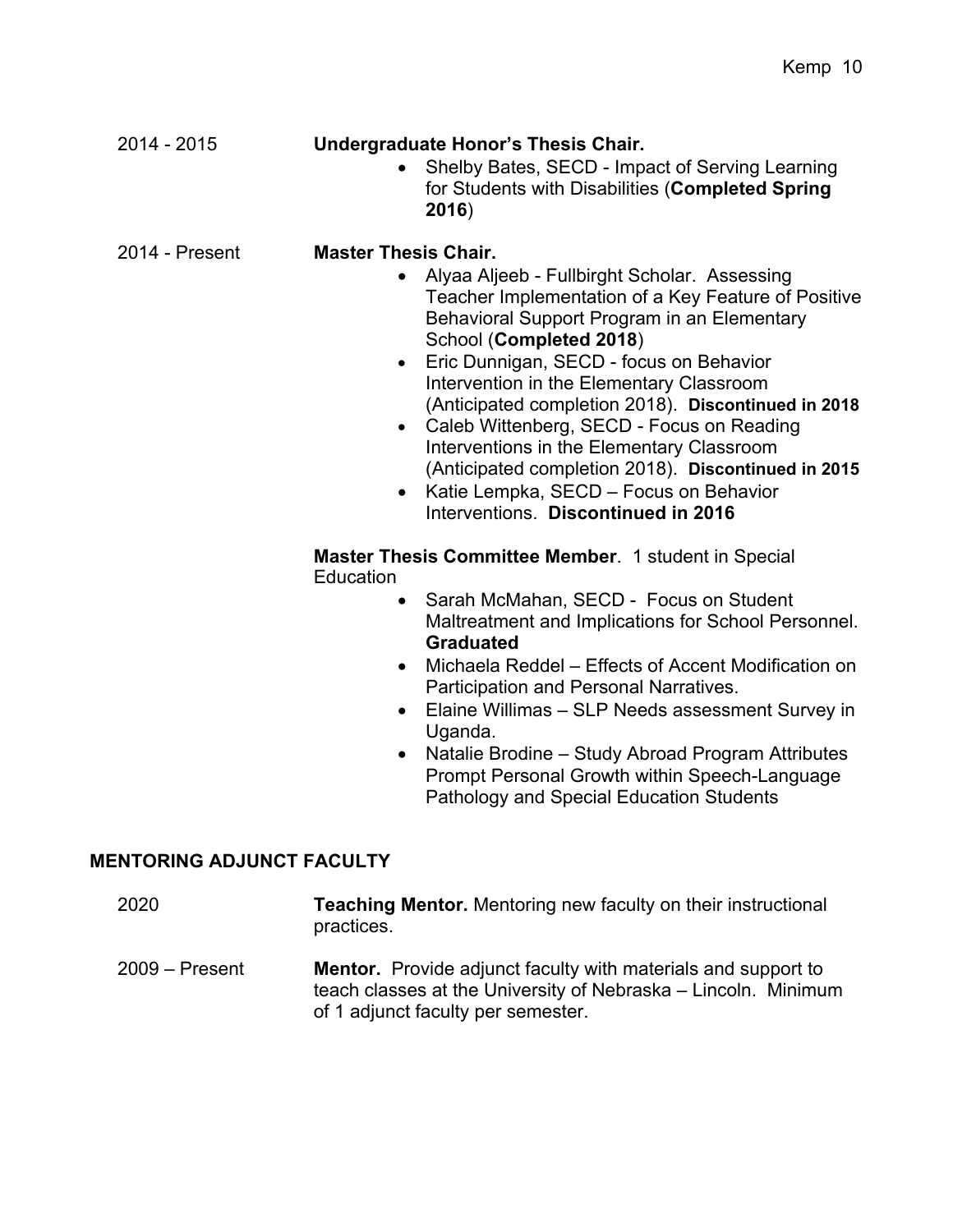# **HONORS AND CITATIONS**

CEHS Distinguished Teaching Award 2019 Accepted into the Faculty Leadership in Academia (FLAIR) cohort at UNL 2019 Certificate of Recognition for Contributions to Students, UNL, 2014, 2016, 2018 Council for Exceptional Children Susan Phillips Gorin Award, 2014 Certificate of Recognition for Contributions to Students, UNL, 2009 Exemplary Service Award, Colorado Child and Adolescent Mental Health Coalition, 1999. Joe Todd Scholarship Award, Council for Exceptional Children, 1992.

# **PROFESSIONAL AFFILIATIONS**

Association for Supervision and Curriculum Development Council for Children with Behavioral Disorders Council for Exceptional Children Teacher Education Division of Council for Exceptional Children

## **PROFFESIONAL SERVICE**

# **Editorial Experience**

| $2016 -$ Present |                 | <b>Guest Reviewer.</b> Journal of Special Education and |
|------------------|-----------------|---------------------------------------------------------|
|                  | Rehabilitation. | http://jser.fzf.ukim.edu.mk                             |

### **Service to National Institutions**

| 2015 | <b>External Review.</b> University of Georgia – Department of |
|------|---------------------------------------------------------------|
|      | Communication Sciences and Special Education. Promotion to    |
|      | <b>Associate Clinical Professor</b>                           |

### **Service to National Organizations**

| $2020 -$ Present | <b>Secretary.</b> Foundation Board - Council for Children with<br><b>Behavior Disabilities.</b>                                         |
|------------------|-----------------------------------------------------------------------------------------------------------------------------------------|
| $2016 -$ Present | <b>Program Advisory Board.</b> Review potential presentations<br>Teacher Education. Division of Council for Exceptional Children        |
| $2014 -$ Present | <b>Program Advisory Board.</b> Review potential presentations in the<br>area of Behavior Disabilities. Council for Exceptional Children |
| $2009 - 2012$    | <b>Regional Membership Chair.</b> Council for Children with<br><b>Behavior Disabilities</b>                                             |
| $2006 - 2009$    | <b>Regional Services Membership.</b> Council for Children with<br><b>Behavioral Disorders</b>                                           |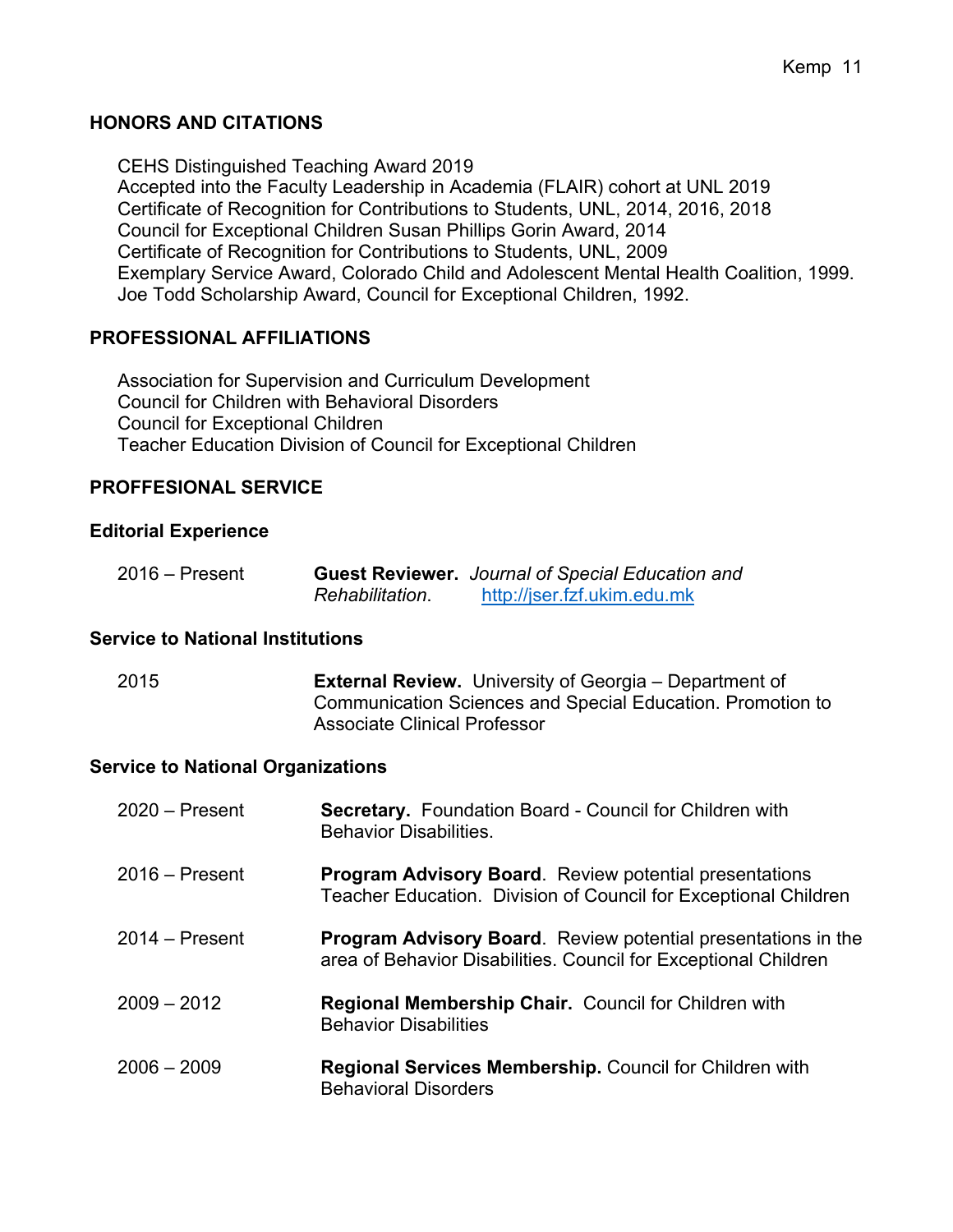# 2001 - 2009 **Regional Coordinator.** Council for Children with Behavioral **Disorders**

# **Service to State or Regional Offices - Elected Offices**

| $2016 - 2017$    | <b>Events Chair, Nebraska Council for Exceptional Children</b>                           |
|------------------|------------------------------------------------------------------------------------------|
| $2009 - 2014$    | <b>Member, Nebraska Special Education Advisory Council</b>                               |
| $2006 - 2007$    | <b>Past President, Nebraska Council for Exceptional Children</b>                         |
| $2005 - 2006$    | <b>President, Nebraska Council for Exceptional Children</b>                              |
| $2004 - 2005$    | President Elect, Nebraska Council for Exceptional Children.                              |
| $2000 -$ Present | <b>President.</b> Nebraska Council for Children with Behavioral<br><b>Disorders</b>      |
| $1999 - 2000$    | <b>Vice President.</b> Colorado Council for Exceptional Children.                        |
| $1997 - 1999$    | <b>President.</b> Colorado Council for Children with Behavioral<br>Disorders.            |
| $1996 - 1997$    | <b>Vice President.</b> Colorado Council for Children with Behavioral<br><b>Disorders</b> |

# **Service to University, College and Department**

| 2020           | <b>Committee Member.</b> CEHS Pathways to Endorsement                                                                 |
|----------------|-----------------------------------------------------------------------------------------------------------------------|
| 2020           | <b>Committee Member.</b> CEHS Academic Program Team.                                                                  |
| 2018           | <b>Committee Member.</b> Pathways from LPS to LPS. CEHS,<br>University of Nebraska – Lincoln, Nebraska                |
| 2018 - Present | Committee Member. CEHS Teacher Honor's Academy.<br>University of Nebraska - Lincoln, Nebraska                         |
| 2018           | <b>Search Chair, Search for the Director of Field Experience, CEHS,</b><br>University of Nebraska – Lincoln, Nebraska |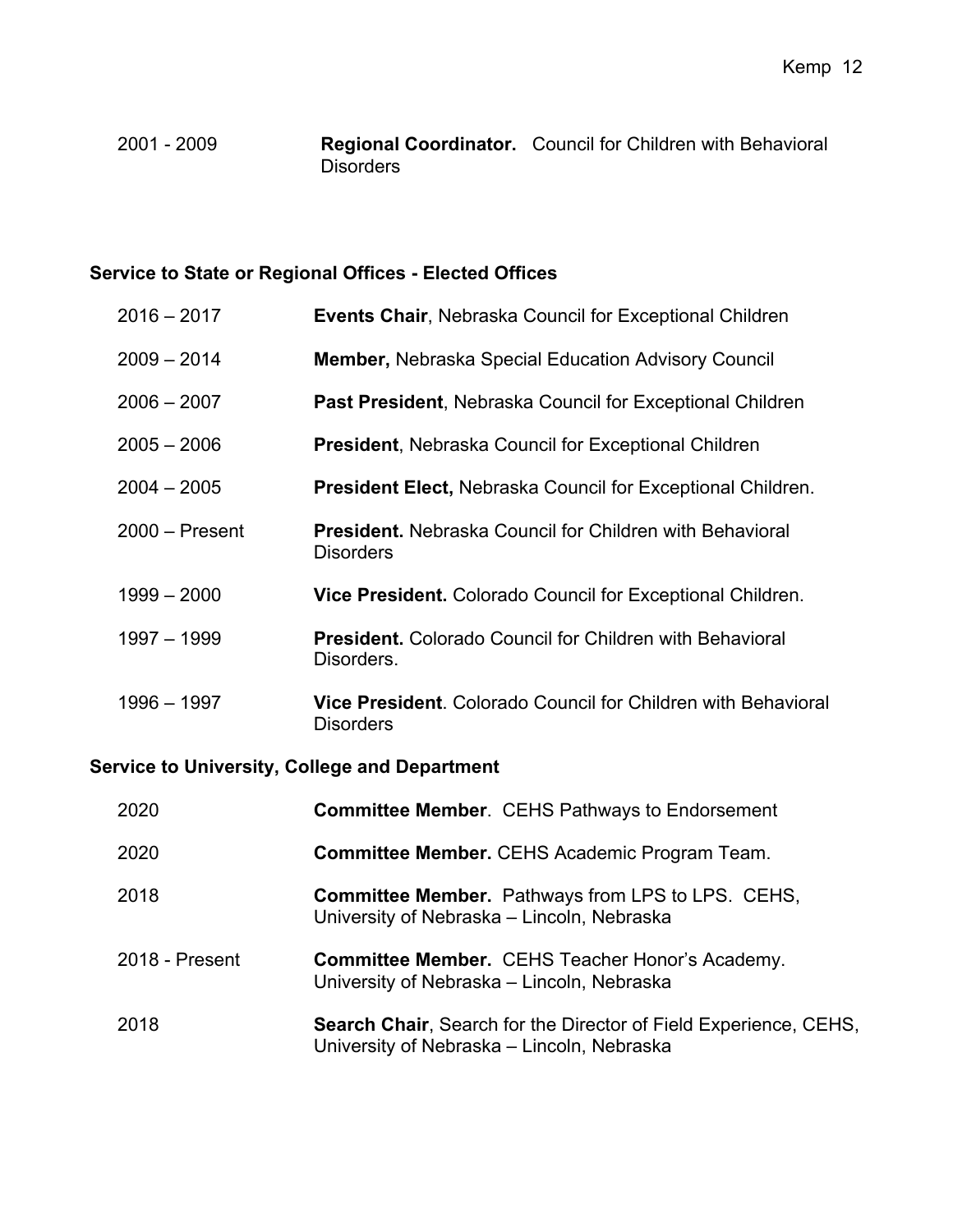| $2018 -$ Present | <b>Committee Member.</b> International Student Teaching. University<br>of Nebraska - Lincoln, Nebraska                                                                          |
|------------------|---------------------------------------------------------------------------------------------------------------------------------------------------------------------------------|
| 2017 - Present   | <b>Committee Member.</b> University Curriculum committee member.<br>University of Nebraska - Lincoln, Nebraska                                                                  |
| 2017             | <b>Committee Member.</b> Faculty Survey of Student Engagement<br>committee member - University of Nebraska - Lincoln, Nebraska                                                  |
| 2016 - Present   | <b>Committee Member.</b> International Advisory committee member -<br>CEHS - University of Nebraska - Lincoln, Nebraska                                                         |
| 2016             | <b>Committee Member.</b> Ad Hoc committee member to create<br>guidelines of best practices for non-tenure track faculty members<br>- University of Nebraska - Lincoln, Nebraska |
| 2016 - Present   | <b>Committee Member.</b> SECD curriculum committee - University of<br>Nebraska - Lincoln, Nebraska                                                                              |
| 2016 - Present   | <b>Committee Member.</b> CEHS curriculum committee – University of<br>Nebraska - Lincoln, Nebraska                                                                              |
| 2015 - 2016      | Participant. CEHS Pilot project of CANVAS - University of<br>Nebraska - Lincoln, Nebraska                                                                                       |
| $2015$ - present | <b>Committee Member.</b> CEHS CAEP Accreditation - University of<br>Nebraska - Lincoln, Nebraska                                                                                |
| $2015 - 2018$    | <b>Committee Member.</b> CEHS awards committee - University of<br>Nebraska - Lincoln, Nebraska                                                                                  |
| 2015             | <b>Committee Member, Chair's Advisory Committee SECD</b><br>University of Nebraska - Lincoln, Nebraska                                                                          |
| 2014             | <b>Committee Member, Search Committee member for the Director</b><br>of Field Experience, CEHS, University of Nebraska – Lincoln,<br>Nebraska                                   |
| 2014 - present   | <b>Committee Member, Professor of Practice Peer Review</b><br>Committee, Teacher Learning and Teacher Education University<br>of Nebraska - Lincoln, Nebraska                   |
| 2014 - present   | <b>Committee Member, CAEP Committee for College of Education</b><br>and Human Sciences, University of Nebraska – Lincoln, Nebraska                                              |
| $2013 - 2016$    | Faculty Advisor. Up til Dawn                                                                                                                                                    |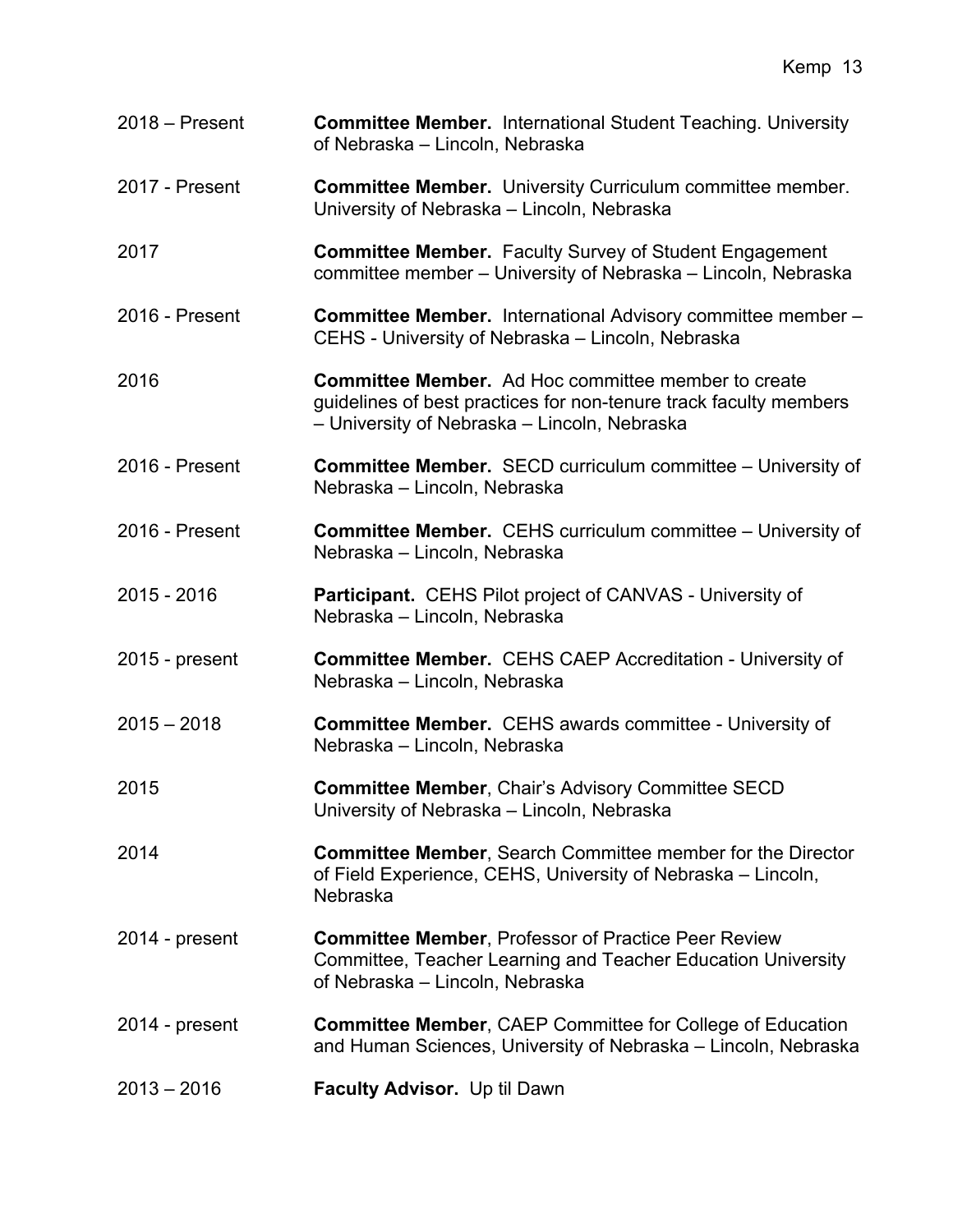| $2012$ - present | <b>Committee Member, Professional Education Committee for</b><br>College of Education and Human Sciences, University of<br>Nebraska - Lincoln, Nebraska                   |
|------------------|---------------------------------------------------------------------------------------------------------------------------------------------------------------------------|
| 2010             | <b>Committee Member, Member of Grant Application Review for</b><br>Richard Schmidt for the Social Sciences and Humanities<br>Research Council of Canada.                  |
| 2010             | <b>Committee Member, Search Committee member for the Reading</b><br>Faculty position, SECD Department, University of Nebraska -<br>Lincoln, Nebraska                      |
| 2009             | Committee Member, Search Committee member for the Chair of<br>the Special Education and Communication Disorders Department,<br>University of Nebraska - Lincoln, Nebraska |
| 2009 - 2014      | <b>Committee Member, Special Education Advisory Council for the</b><br>Nebraska Department of Education - Lincoln, Nebraska                                               |
| 2009 - 2010      | <b>Committee Member, CEHS Recruitment Committee, University</b><br>of Nebraska - Lincoln, Nebraska                                                                        |
| 2009             | <b>Committee Member, Selection Committee for College of</b><br>Engineering Faculty Awards, University of Nebraska – Lincoln,<br>Nebraska                                  |
| 2008 - 2011      | <b>Committee Member, University Faculty Advisory Committee for</b><br>the Teaching Council, University of Nebraska – Lincoln, Nebraska                                    |
| 2008 - 2011      | <b>Committee Member, Scholarship Review Committee for the</b><br>Behavioral Institute for Children and Adolescents, Minneapolis,<br>Minnesota                             |
| 2007 - 2009      | <b>Committee Member, University Faculty Advisory Committee for</b><br>the Office of Extended Education, University of Nebraska -<br>Lincoln, Nebraska                     |
| 2006             | <b>Committee Member, Search Committee for Professional</b><br>Development Director, University of Nebraska – Lincoln, Nebraska                                            |
| $2006 - 2013$    | <b>Committee Member, Barkley Scholarship and Awards, University</b><br>of Nebraska - Lincoln, Nebraska                                                                    |
| $2004 - Present$ | <b>Faculty Advisor.</b> Council for Exceptional Children                                                                                                                  |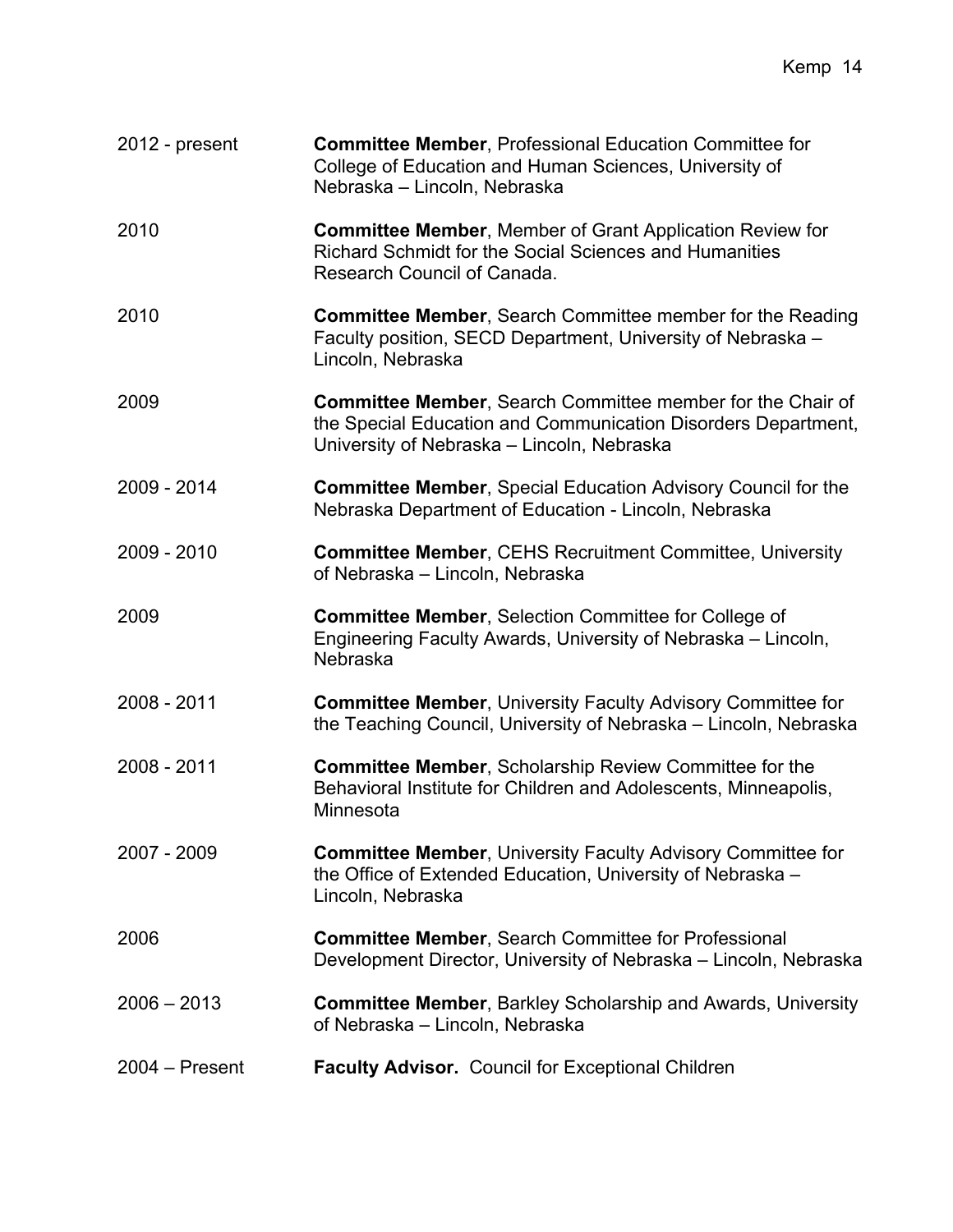| $2003 - 2005$ | <b>Committee Member, State Advisory Committee on Paraeducator</b><br>Training. Nebraska Department of Education, Lincoln, Nebraska. |
|---------------|-------------------------------------------------------------------------------------------------------------------------------------|
| $1999 - 2000$ | <b>Committee Member.</b> State Advisory Committee on Special<br>Education. Colorado Department of Education, Denver, Colorado.      |
| 1999 - 2000   | <b>Committee Member.</b> Re-defining Emotional Disturbance,<br>Colorado Department of Education, Denver, Colorado.                  |
| $1999 - 2000$ | <b>Committee Member.</b> Colorado School Mental Health Alliance,<br>Denver, Colorado.                                               |
| 1999          | <b>Committee Member.</b> Search Committee, Colorado Department of<br>Education, Denver, Colorado.                                   |
| 1998          | <b>Committee Member.</b> Search Committee, University of Colorado<br>at Colorado Springs, Colorado Springs, Colorado.               |
| 1994 - 2000   | <b>Committee Member.</b> North Central Association School<br>Improvement Team, Denver, Colorado.                                    |

# **LEADERSHIP OPPORTUNITIES**

| $2018 - 2019$ | <b>FLAIR.</b> Accepted into the inaugural Faculty Leaders in<br>Academia: From Inspiration to Reality program |
|---------------|---------------------------------------------------------------------------------------------------------------|
| 2020-2021     | <b>Faculty Fellows for Student Success</b>                                                                    |

# **UNIVERSITY COURSES TAUGHT**

| $2015 -$ Present | Study Abroad. University of Nebraska-Lincoln. Department of<br>Special Education and Communication Disorders. Primary<br>facilitator and co-leader on a two-week experience to Monteverde,<br>Costa Rica. |
|------------------|-----------------------------------------------------------------------------------------------------------------------------------------------------------------------------------------------------------|
| 2015             | <b>Instructor, SpEd 414 – Instructional Methods for Diverse</b><br>Learners. (Undergraduate). University of Nebraska-Lincoln.                                                                             |
| 2013             | <b>Co-Instructor, SpEd 8/446 - Middle Level Curriculum. University</b><br>of Nebraska-Lincoln                                                                                                             |
| $2011 - 2015$    | <b>Instructor, SpEd 824 – Functional Behavior Assessment</b><br>(Graduate). University of Nebraska-Lincoln                                                                                                |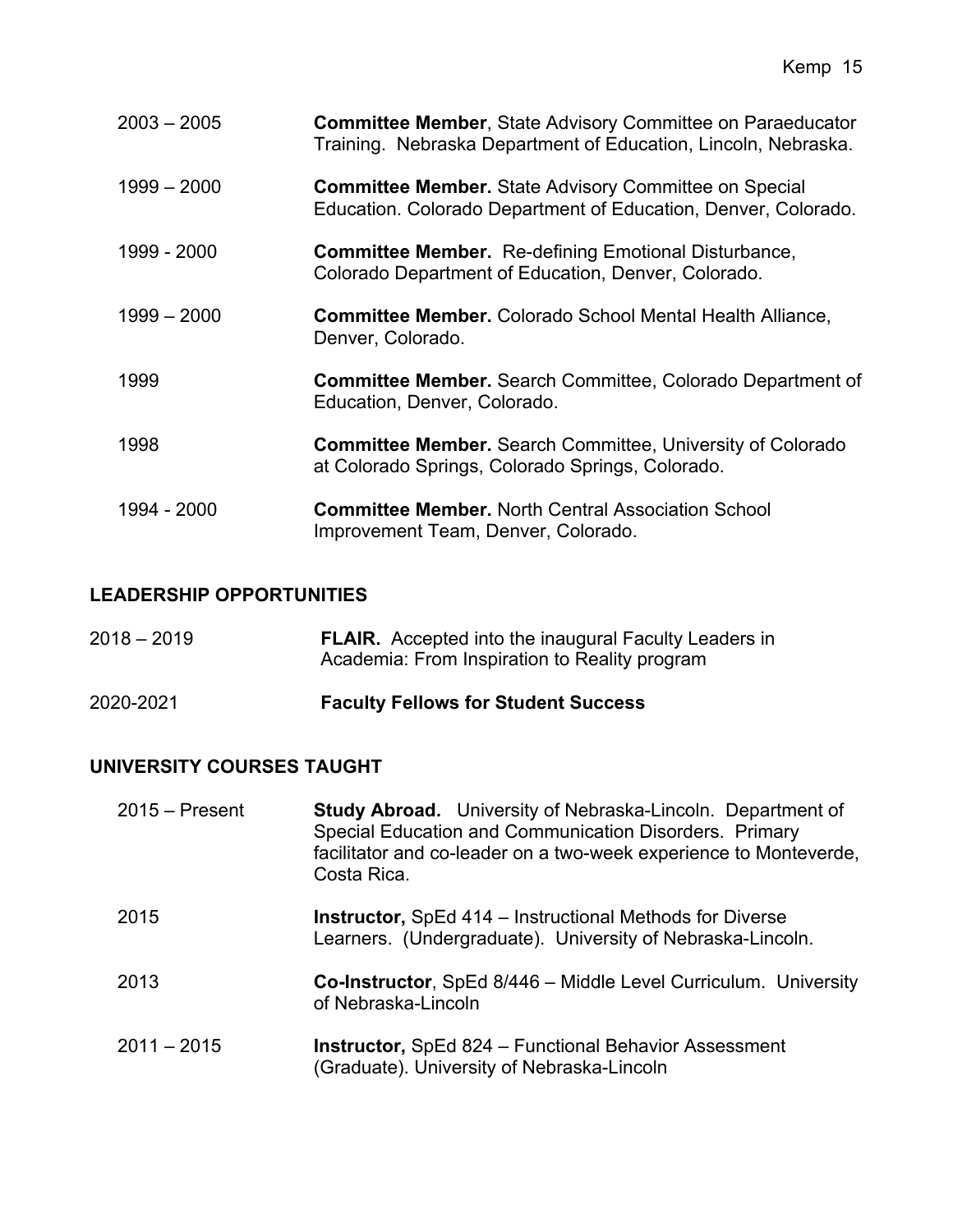| 16<br>Kemp |
|------------|
|------------|

| 2009 - present   | Instructor, SpEd 310 - Collaborative Practices<br>(Undergraduate). University of Nebraska-Lincoln                                                         |
|------------------|-----------------------------------------------------------------------------------------------------------------------------------------------------------|
| 2006 - 2009      | <b>Instructor, SpEd 313 - Advanced Behavior Management</b><br>(Undergraduate). University of Nebraska-Lincoln                                             |
| $2003$ - present | <b>Instructor, SpEd 401/801-A/B - Accommodating Exceptional</b><br>Learners in the Classroom (Undergraduate/Graduate). University<br>of Nebraska-Lincoln. |
| $2003 - 2005$    | <b>Instructor, SpEd 201, Introduction to Special Education</b><br>(Undergraduate). University of Nebraska-Lincoln.                                        |
| 2003 - 2011      | Instructor, SpEd 407/807, Teaching Students with Disabilities in<br>Secondary Schools (Undergraduate/Graduate). University of<br>Nebraska-Lincoln.        |
| $2003$ - present | <b>Instructor, SpEd 498, Student Teaching Seminar</b><br>(Undergraduate). University of Nebraska-Lincoln                                                  |
| $2003$ - present | <b>Instructor, SpEd 496, Directed Field Experience (Undergraduate</b><br>- Secondary Majors). University of Nebraska-Lincoln.                             |
| $2003$ - present | <b>Instructor, SpEd 397, Directed Field Experience (Undergraduate</b><br>- Dual Majors). University of Nebraska-Lincoln.                                  |
| 2003 - present   | <b>Instructor, SpEd 814 – Effective Instruction for Learners with</b><br>Special Needs (Graduate). University of Nebraska-Lincoln.                        |
| 2002-2010        | <b>Instructor, Behavior Management, SpEd 804 - Managing</b><br>Challenging Behaviors (Graduate). University of Nebraska-<br>Lincoln.                      |
| 2002             | Co-instructor. School Resource Personnel as Consultants SpEd<br>908 (Graduate). University of Nebraska-Lincoln.                                           |
| 2001             | <b>Guest Lecturer.</b> Emotional and Behavioral Disorders in the<br>Classroom, University of Nebraska-Lincoln.                                            |
| 1999             | <b>Guest Lecturer.</b> Legal Issues in Special Education, Metropolitan<br>State College, Denver, Colorado.                                                |
| 1999             | <b>Guest Lecturer.</b> Emotional and Behavioral Disorders in the<br>Classroom, Metropolitan State College, Denver, Colorado.                              |